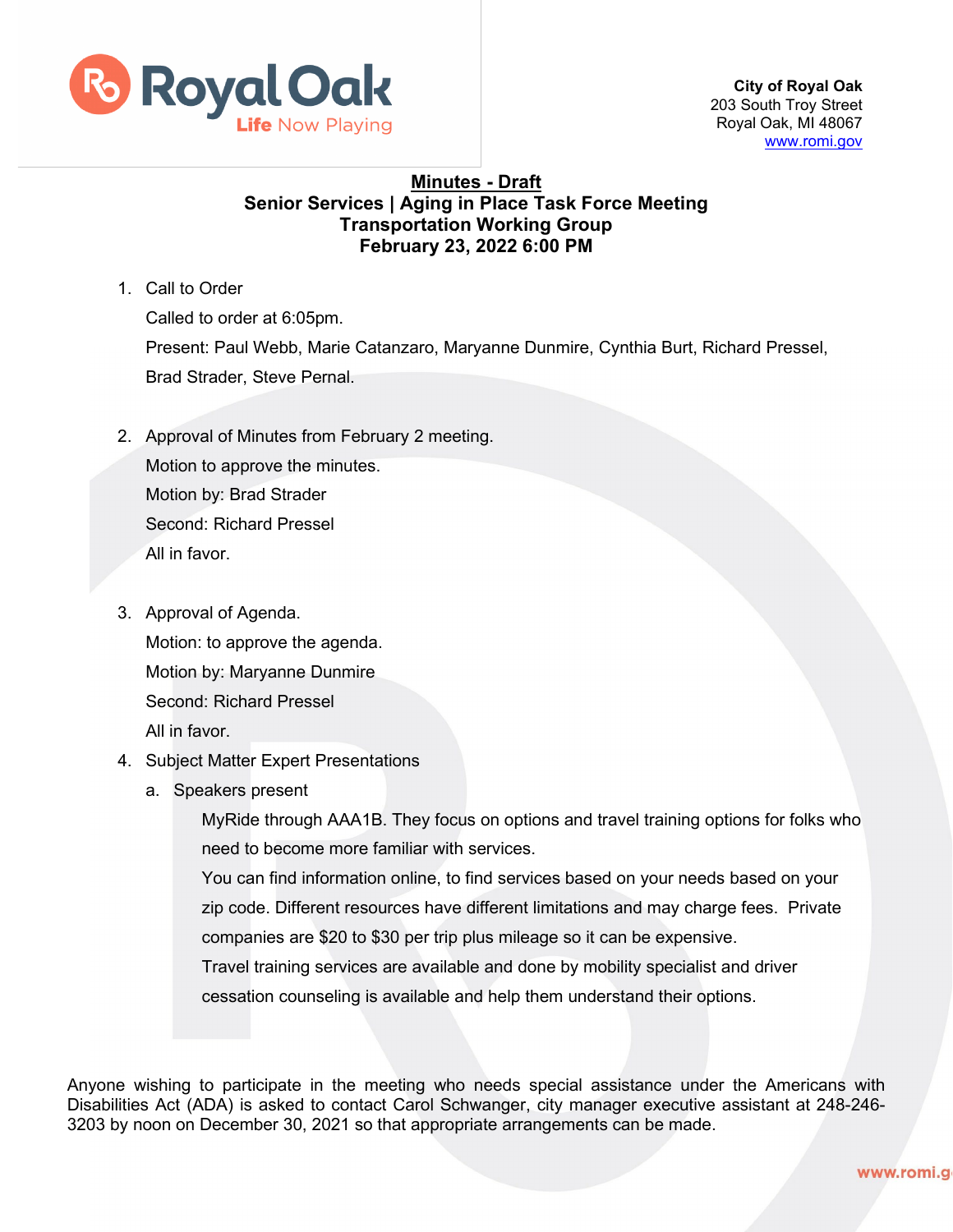Potential gaps for seniors are areas that are not covered by any community services and cost. Some areas have opted out of Smart. Services need more affordable options as more population ages. Funding is a challenge.

Mobility Specialist are taking calls Monday through Friday. Mobility training is based on availability and the needs of individual requesting. Typically done within 1-2 weeks. Can take out small groups at the same time.

SMART Bus Madonna Ombsumdsman for Oakland County to share information about SMART. ADA Assessment Coordinator was also available. SMART has fixed routes and connector service which is reservations based. Reservations depend on the type of activity. Doctor appointments are 6 days ahead while others meetings or social gatherings might be 2 days in order to make your reservations. ADA certified status, means you cannot take fixed route by yourself. With this will allow you to take connector bus anywhere you would like to go. Sometimes services are limited to radiuses and cities that are opt in cities. Participants must get certified through SMART to qualify. ADA status gives a lot of benefits for those who qualify. It takes 21 days to process applications for ADA certification status.

Flex is an on demand service within zones and the average ride is 2\$. Allows users within a zone to go where they would like also within that zone. Royal oak is partially covered under the Troy pilot. It covers parts of Royal Oak north of 13 mile.

Door to door service provides assistance from the door to your home, and from the vehicle to the door of the building you are going to. They can also do ADA ramp checks to ensure the ramps they are going on are ADA compliant. In door to door service the drivers cannot provide weight baring assistance.

SMART also has a train the trainer program to help folks learn about using the bus. Assessment can offer suggestions in ensuring safety to ensure it be safer and easier. Recommended that you mention you need help so they can calculate additional time. The individual needs to carry whatever equipment or groceries they have as services often have different limitations on what they can do.

Ben Stupka from the Regional Transit Authority (RTA). RTA helps with funding for community based services, and SMART. Looks regionally for service gaps. Hopefully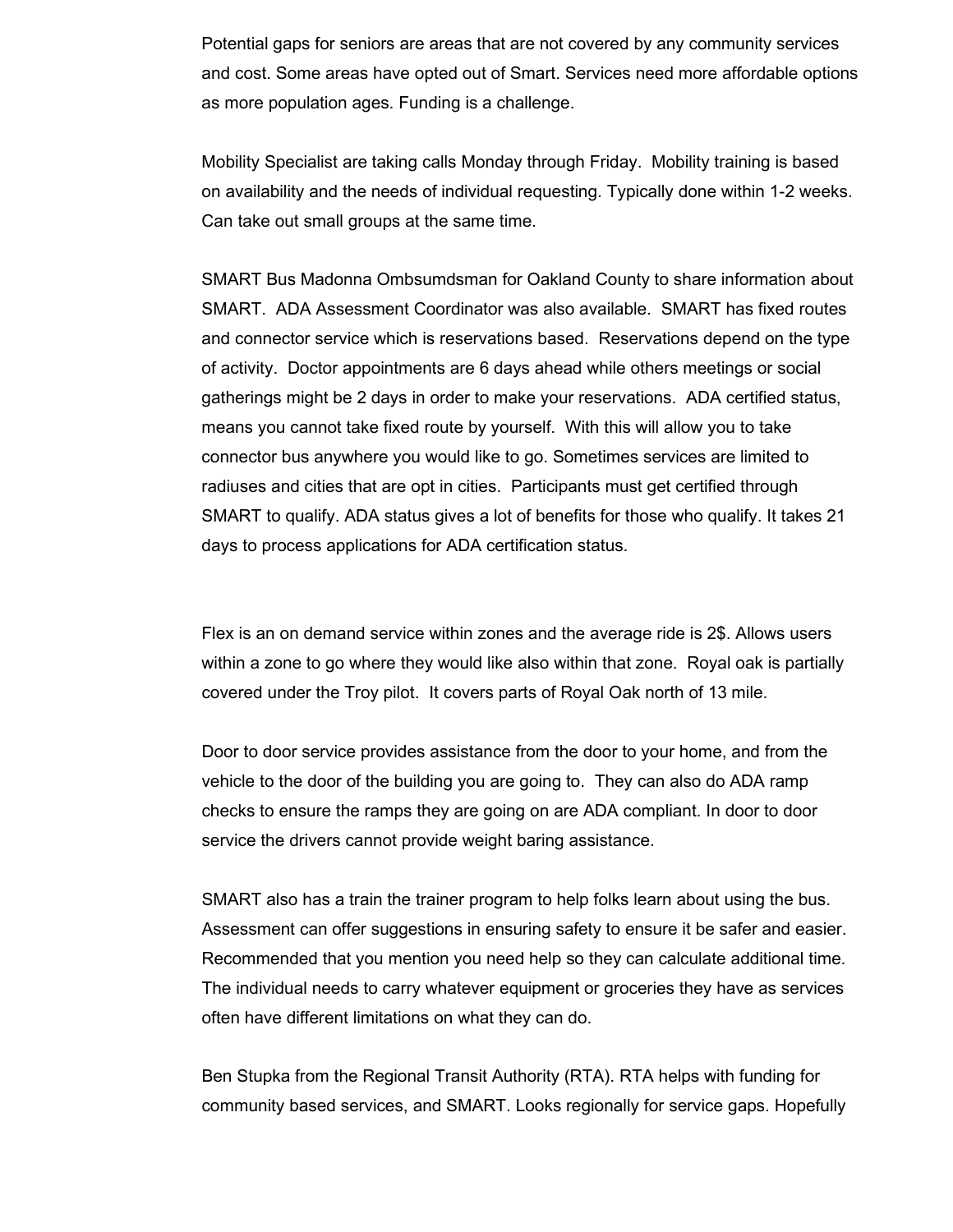looking a future of on-demand service, but there are a lot of challenges. December 2021 is the finalization of regional master plan. Looking at some regionally travel training. Different systems have different rules so Ann Arbor is different than SMART which is different than Detroit. RTA services as a business accelerator for transit.

Erin Koch, Interim Senior Services Center Coordinator. Senior bus from the senior center. Riders can schedule rides up to 2 weeks in advance. Royal Oak and Pleasant ridge only. Operate from 9am to 3pm so they work riders to make sure they get back home and let people know about the cut off time. You have to live in the city of Royal Oak, 62+ or disability with doctors note. Buses have lift, and ramps. 7 drivers who are awesome at helping residents and knowing where people live and what bus might be better for certain areas. No smart phone is required. \$3 for one way; \$4 round trip. Cash or upfront purchases of tickets. Some trips to areas outside of Royal Oak. Primarily Doctors or Somerset. Turnaround time is more limited. If you have a prescription if the driver is able they will wait for you, but it is only if they are able. Post-CoVID drivers don't help with bags, but that may change back in the future. The senior bus does not operate if we lose power, on holidays or weekends. Rides are first come, first served. Drivers also do day trips to museums and other events. SMART limits the bus to end at 3pm per the contract we have for their buses. Buses for are rented through SMART, typically at least 1 bus is in for maintenance.

- b. Additional speakers for next meeting Still looking into uber, lyft, go/go grandparent. Sustainability Mobility group
- c. Provide update on external presentations/answers
- 5. Work on "We Heard" and "We Are" statements Think about this for next meeting. Maybe we need to include electric vehicle infrastructure.
- 6. New Business
- 7. Next Meeting March 16, 2022
- 8. Public Comment.

Janice Wagman – parking sentry meters have kiosks is they take no coins in parking lots, like at city hall. Parking structure allows coins. Ferndale 9 mile and pine crest has back in, and people still park the wrong way. Parking structure by library has EV stations. Handicap on street parking and set design. Birmingham has a lot of spaces Royal Oak could too.

9. Adjournment.